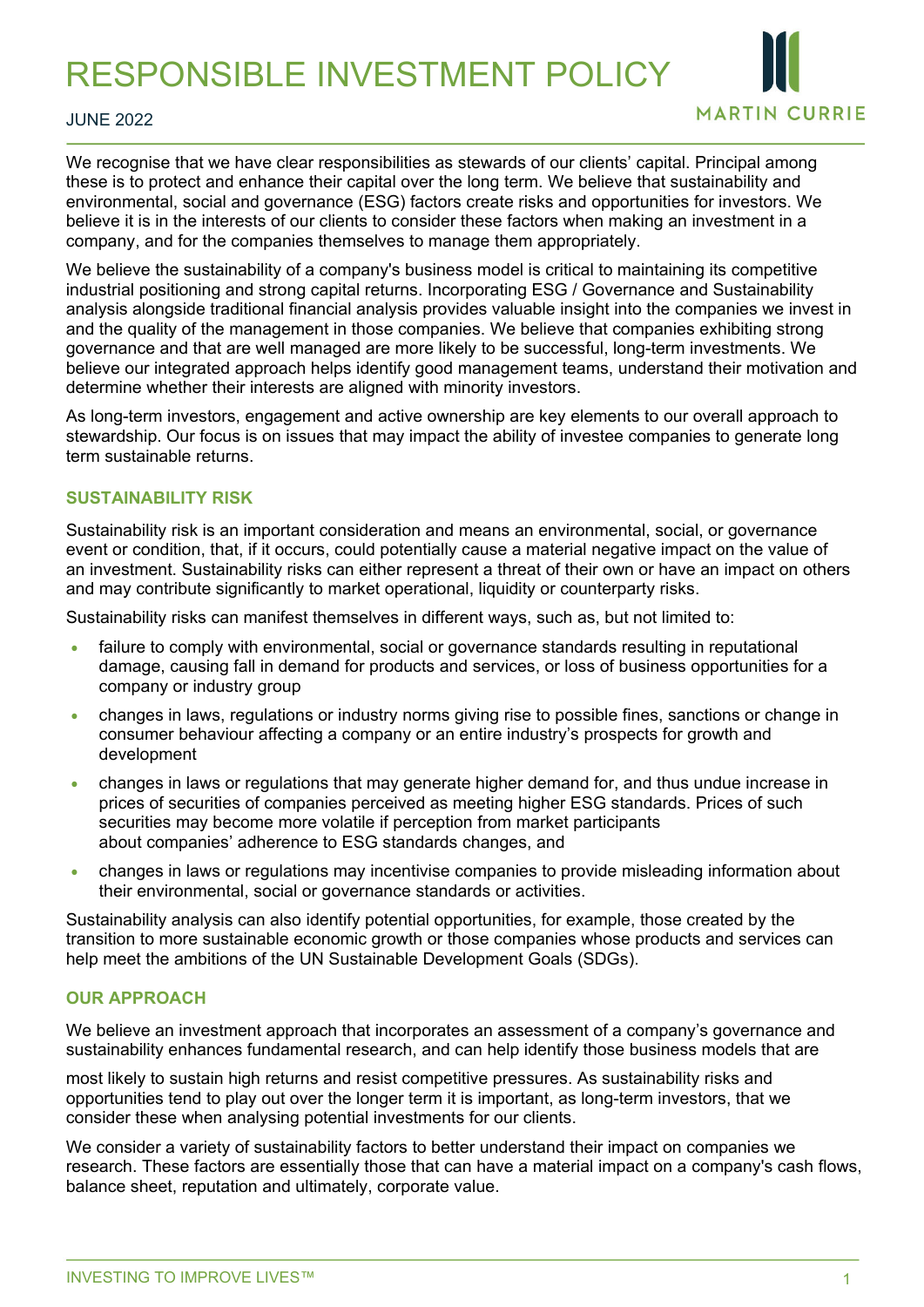

They reflect the growing pressures that all companies are under from their key stakeholders. Regulators, customers, suppliers, investors, local communities, and employees, as well as systemic risks such as climate change, all present companies with a number of challenges that ultimately have to be addressed by management.

## **Corporate governance as a starting point**

Corporate governance sits at the heart of our analysis, as we believe this is a fundamental determinant of long-term performance and thus the sustainability of a business. As global investors, we recognise there is no one-size-fits-all approach given the different traditions and levels of corporate maturity in many parts of the world. As such, our assessment of the quality of corporate governance will take into consideration the local context for the company concerned.

We believe that good corporate governance of the companies in which we invest is an essential part of creating shareholder value and delivering investment performance for our clients. Importantly, problems here tend to go hand in hand with issues on the environmental and social front, making it a very useful barometer for the broader sustainability of a business.

For these reasons we analyse each company and situation on its own merits, within a framework of our Global Corporate Governance Principles and regarding their local corporate governance requirements.

## **We identify what matters**

The risks that are material to a particular company will be company specific but will be driven in part by where the company operates and which industry it operates in. Some of the drivers include:

- Regulators regulation is increasingly pervasive across all sectors and geographies. Tightening labour laws, environmental standards and capital requirements are some of the issues that management need to address
- Customers changing societal expectations of good corporate practice and an explosion in the use of social media has allowed for the rapid dissemination of negative news flow following bad practice
- Suppliers companies are increasingly held responsible for the activities of their supply chain such as the failure to adequately monitor supplier's behaviour in key areas of environmental performance and the treatment of labour
- Investors a growing demand for a more responsible approach to investment has led to rapid growth in collaborative initiatives such as the PRI. As a result, companies are increasingly required to provide transparent and verifiable evidence of their performance across a range of ESG indicators
- Local communities the pace of industrialisation across much of the emerging world has led to growing friction between local communities and companies. Management face growing pressure to ensure their expansion plans are aligned with the interests of those communities most affected
- Employees companies face intensifying challenges to retain and recruit skilled labour in many countries. A successful strategy to plan for talent development is key to enable companies to achieve growth ambitions.

In addition, there are systemic issues that we consider in our analysis:

• Climate change - the impacts of climate are complex but the risks broadly can be categorised as physical risks – the risk presented by acute and chronic outcomes of climate change, and transition risks – the risks presented by regulatory, technological and behavioural change as the economy transitions to a lower carbon economy. Climate change will also present opportunities for some businesses. We believe that the Taskforce for Climate-related Financial Disclosure (TCFD) reporting framework is an important step forward and we encourage companies to adopt this as a reporting template. We engage with companies to identify the risks and opportunities presented by climate change, understand how they are working to mitigate these risks and understand the potential opportunities that may arise as a result of the transition to a lower carbon economy.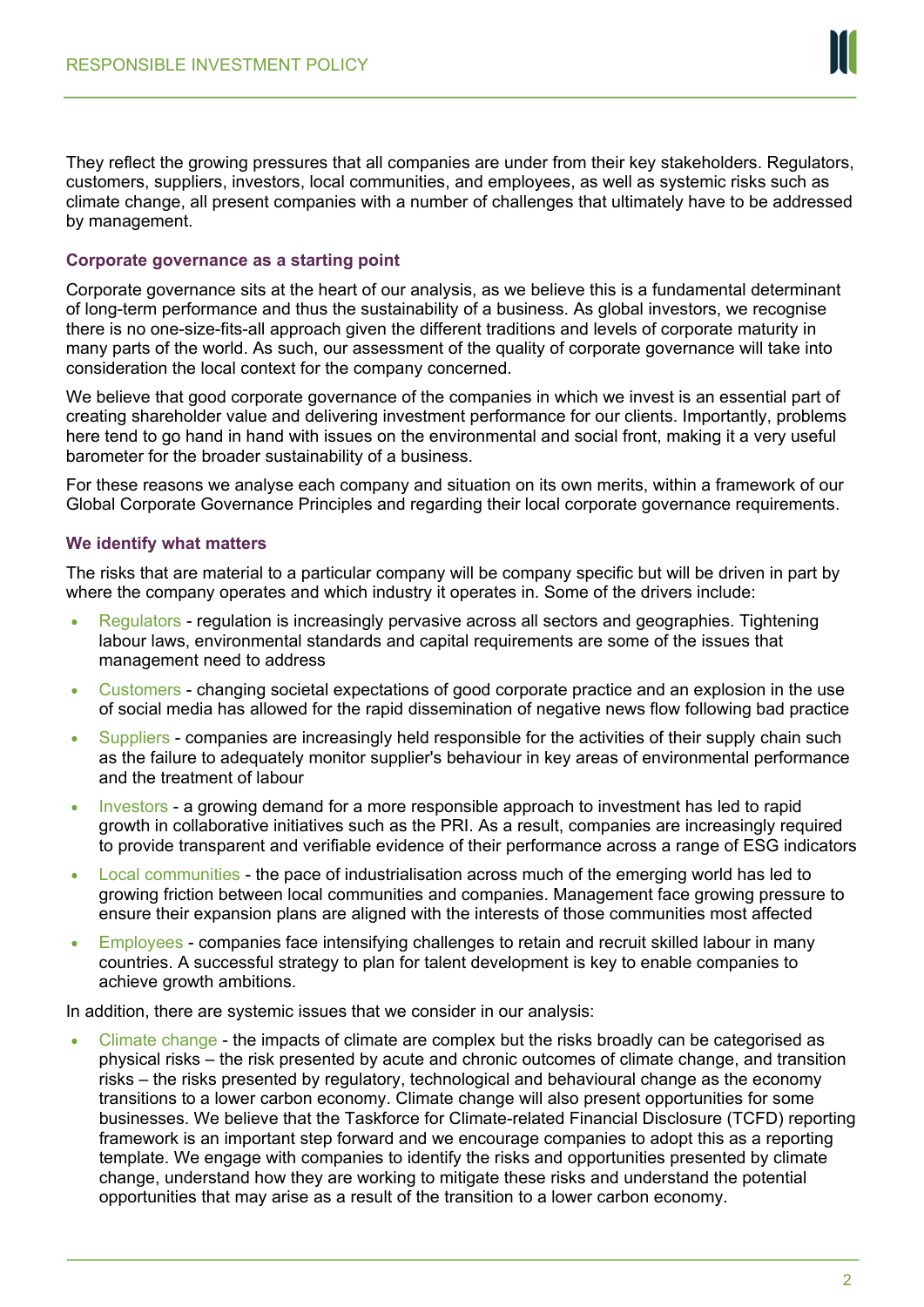

Modern slavery and human rights – the risk of modern slavery practices are examined in conjunction with labour and human rights risks. We expect companies to comply with the Guiding Principles on Business and Human Rights and observe the OECD Guidelines for Multinational Enterprises. We also expect companies to comply with and report on any relevant regulatory obligations that apply in markets in which they are listed or operate. We believe companies should engage with supply chains, employees, customers and other stakeholders to avoid contributing to human rights impacts. Factors to consider for modern slavery include vulnerable workers, complex business models, high risk product/service categories and high-risk geographies.

Companies that fail to manage the relevant material factors effectively and are unable to address the needs of key stakeholders may face substantial reputational and financial damage.

## **Equally a focus on opportunities**

We also recognise that a focus on sustainability and the transition to a more sustainable economy will present opportunities for companies. As such our approach is also focused on the extent to which sustainability is embedded in business practices and behaviours and how well companies are positioned to embrace potential opportunities, including those presented by the UN SDGs.

We believe that the private sector has a significant part to play in addressing the SDGs which not only creates huge opportunities for companies providing solutions to these challenges, but also presents a blueprint for the kind of behaviours that businesses should adopt to enable long-term sustainable growth. The SDGs therefore provide us with a useful lens through which to analyse the sustainability of companies that we invest in.

While the 17 goals set the overall framework, it is the underlying 169 specific targets that are most relevant to companies. Our analysis is therefore focused on the extent to which companies are able to address or contribute to the relevant targets.

## **Led by the portfolio managers and analysts**

Our sustainability analysis is fully integrated into our investment process and, as standard, we consider material sustainability factors when analysing the investment case for a company. Since we started more than a decade ago, our approach has always been that in order to fully integrate this analysis, responsibility should reside with the individual research specialists and portfolio managers. David Sheasby, Head of Stewardship and ESG, has specific responsibility for overseeing this aspect of our research process. At Martin Currie we focus on those factors that are relevant and material to the investment case. This applies equally to fundamental factors as to ESG factors. As such our analysis of ESG issues is integrated with our broader research for evaluating companies. We explicitly model some of these impacts and for factors that are not as explicit such as regulatory change, this can be stressed via a cost of capital sensitivity.

## **Proprietary Ratings**

All of our work on ESG / Governance and Sustainability is ultimately focused on the economic success of the underlying business – essentially understanding how these factors may influence the ability of the company to generate sustainable returns (over the long term). We express these views in our Governance and Sustainability ratings.

The first component is Governance. Recognising the different governance frameworks across the globe and our clients' international portfolios we take a 'principles' as opposed to a 'rules'-based approach. This provides the opportunity to assess governance in the context of individual company circumstances and identify any particular areas of weakness. Our focus is on board quality, management quality, remuneration, capital allocation and culture.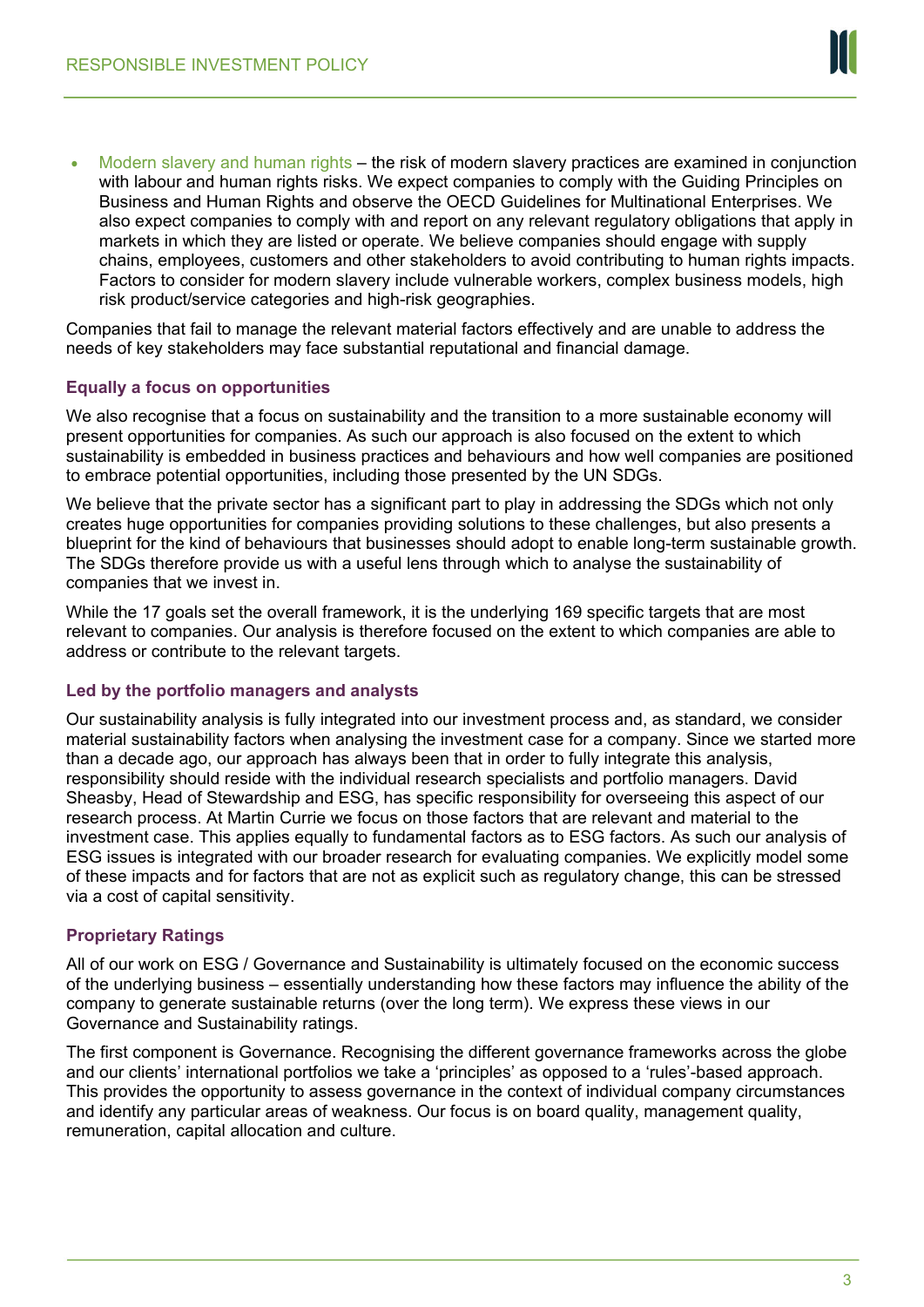

The second part is Sustainability. An assessment of the extent to which the company has integrated sustainability into its business model and strategy. In referring to sustainability we think about it in economic terms – what might impact the ability of a company to generate long-term sustainable returns? Our focus is therefore on what is potentially material to the business – relevant environmental risks and social risks – and common factors including climate change, human capital, cyber security and tax.

The framework for our analysis and ratings is set out in a series of consistent areas that we focus on and questions that we ask. This framework allows us to leverage our deep knowledge of the companies and our understanding of the context of the underlying companies. The analytical framework helps to identify risks, opportunities and areas for engagement. The resulting ratings from each team are based on consistent informed judgement of the extent to which the companies demonstrate strong practice or face potential risks in the various aspects of governance and sustainability.

## **Principal Adverse Impact**

Much as ESG / sustainability factors can have an impact on the companies that we invest in we also recognise that companies themselves can have an adverse impact on, for example, the environment, their employees or the communities in which they operate. These adverse impacts include, but are not limited to, the generation of greenhouse gas (GHG) emissions and other forms of pollution or potential violations of the UN Global Compact Principles. Our analysis of companies takes these factors into account and where we identify potential adverse impacts, we will look to engage with the companies concerned as set out in the next section, and in more detail in our Stewardship and Engagement Policy.

Under the specific requirements of the EU Sustainable Financial Disclosure Regulation (SFDR) we will also report on the Principal Adverse Impact indicators as identified in the regulation using company sourced data or look for proxies where these are not available.

## **We are active and engaged owners**

As an active manager of long-term concentrated portfolios, we place a significant emphasis on stewardship. Engagement is a key element of this. We are motivated by a firm belief that this both helps protect and enhance the risk-adjusted return on our clients' capital. We build strong relationships with investee companies and engage in a constructive manner. Our engagement is led by our research specialists and portfolio managers and our focus will always be on issues that are most material and thus could have an impact on long-term value creation, such as strategy, capital structure, governance and wider ESG matters including adverse impacts as outlined above.

While we typically engage in private, we will continue to join collaborative efforts, particularly when deemed likely to be more effective than acting alone. Our decision to pursue the latter will, among other things, be a function of the particular nature of the issue, the likely efficacy against acting privately and the degree of alignment with the other investors. Our approach to engagement and how we approach stewardship more broadly is set out in our Stewardship and Engagement Policy which is available on our website.

Our analysis and engagement also frame our approach to how we vote the proxies on behalf of our clients. Our approach is set out in our Proxy Voting Policy with all our voting decisions made in-house and undertaken in accordance with our Global Corporate Governance Principles and in line with our clients' best interests.

## **Ethical Investment**

We draw a clear distinction in our Responsible Investment Policy between our overall approach which integrates ESG throughout the investment process and Values-based or Ethical Investment. Ethical investment uses screens (negative and/or positive) as a starting point which can exclude securities based on religious, ethical, or cultural implications.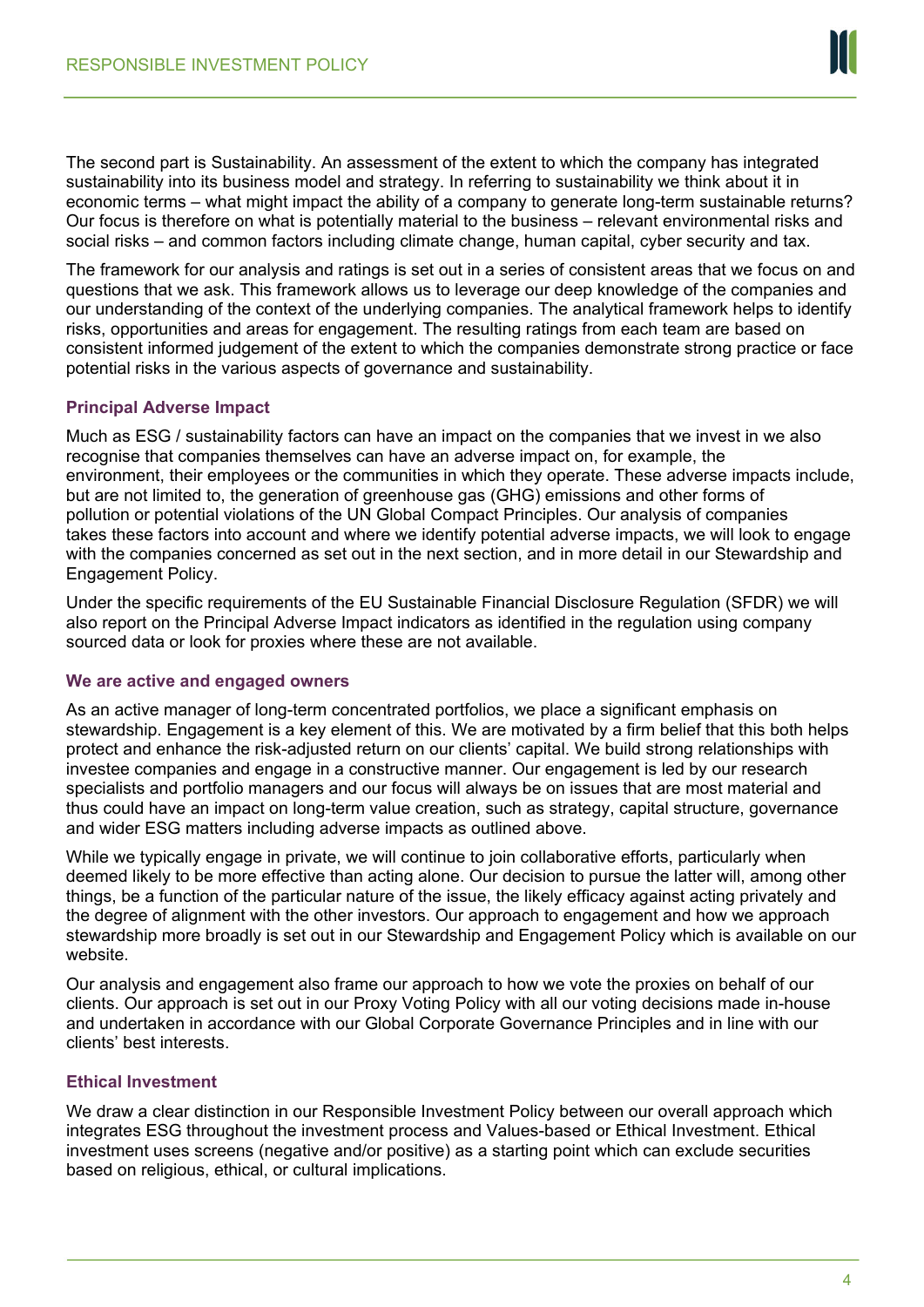

We work with separate account clients to tailor their mandates to accommodate their specific ethical needs and in doing so assess both the practicality of such restrictions and their potential impact on the performance potential or risk profile of their portfolio.

## **Governance and evolving our approach**

Our Stewardship & ESG Council is our dedicated high-level forum specifically related to stewardship and ESG at Martin Currie, to oversee the corporate approach to sustainability, to ensure that we are fulfilling our stewardship responsibilities and provides a channel for assurance, feedback, evolution and improvement of our stewardship activities.

The Council is co-chaired by Michael Browne (Head of Investment Strategy and Oversight) and David Sheasby (Head of Stewardship & ESG) and is the steering body for Martin Currie's stewardship and ESG principles, long-term goals, and execution. This includes future planning, regulatory accountability and sign-off, ownership of Martin Currie's stewardship and ESG policies and assurance that appropriate resources and training are in place. It also has oversight of third-party vendors in relation to proxy voting and client reporting.

We have an internal ESG Working Group led by the Head of Stewardship and ESG that reviews the Responsible Investment Policy to reflect any enhancements to our approach as needed. The ESG Working Group comprises dedicated specialists from each investment team whose role is to:

- Continue to drive excellence in Stewardship and ESG across our investment teams by collaborating and working in partnership.
- Future proof our work in this area by delivering on the agreed ESG strategy, including product innovation.
- Continue to evolve the approach in each team, establish minimum standards, share best practice, ensure broad consistency and efficiency of approach and messaging, identify training needs, and build expertise

# **CONFLICTS OF INTEREST**

Martin Currie has a Conflicts of Interest Policy that applies to Martin Currie as a whole and governs situations where conflicts could arise due to the business activities of different entities within Martin Currie. The policy applies to all clients, irrespective of their regulatory classification, and must be observed by all employees, without exception.

Proxy voting is a key element of our approach to Responsible Investment and Martin Currie recognises that there is a potential conflict of interest when we vote for a proxy solicited by a company with which we, or our portfolio managers, have a material business or personal relationship. As such we set out our approach to managing conflicts of interest in relation to proxy voting in particular, in our Proxy Voting Policy which can be found on our website.

# **MEMBERSHIPS AND AFFILIATIONS**

We carefully choose the memberships and affiliations that we take up with regards to Responsible Investment. We look to ensure that the affiliations that we support or the organisations that we join do not advocate positions that are materially conflicted with our approach to Responsible Investment. We will also look to play an active role in these groups.

- Principles for Responsible Investing (PRI)
- International Corporate Governance Network (ICGN)
- Council of Institutional Investors (CII)
- The Investment Association (IA)
- Carbon Disclosure Project (CDP)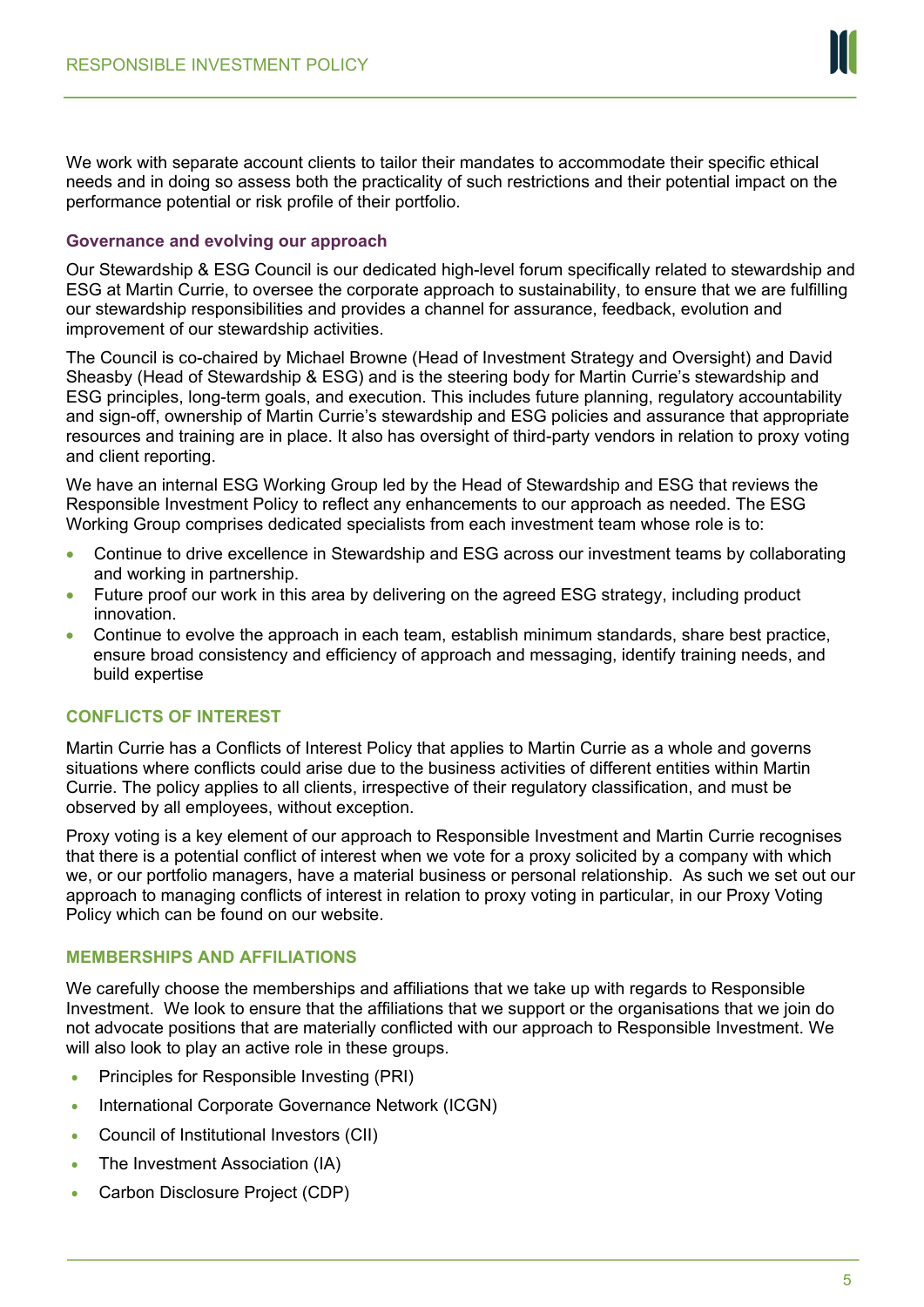- Supporter of the Taskforce for Climate-related Financial Disclosures (TCFD)
- Signatory to the Net Zero Asset Managers Initiative (NZAMI)
- Member of the Institutional Investors Group on Climate Change (IIGCC)
- Signatory to Climate Action 100+
- Signatory UK Stewardship Code
- Signatory Japanese Stewardship Code
- Signatory Korean Stewardship Code

# **PRINCIPLES FOR RESPONSIBLE INVESTMENT**

Martin Currie has been a signatory to the PRI since 2009. As signatories to the PRI, we:

- Formally incorporate ESG factors into our analysis
- Record this to provide evidence of our activity
- Interact with companies directly to address either limited disclosure or departure from best practice on ESG issues, and
- Make full disclosure of our activities to the PRI and to our clients.

We submit a report annually to the PRI to describe our approach and activities with regard to responsible investment.

Below we summarise how we have met each of the PRI's six Principles. We promote the Principles to our clients and have undertaken to share our PRI returns with clients and consultants.

## **Principle 1: We will incorporate ESG issues into investment analysis and decision-making processes.**

Our investment team has long recognised the importance of a wide range of ESG factors when researching companies. Corporate governance is an essential part of how any company operates and we believe this is an important starting point when analysing companies. Issues such as climate change, resource depletion, employee diversity and shareholder rights create both risks and opportunities for investors. We believe it is in the interests of our clients for the companies we invest in to manage these aspects of governance and sustainability appropriately. We integrate ESG analysis into our investment process and assess the materiality of these matters in the investment case, focusing on the impact on revenues, costs and risks.

## **Principle 2: We will be active owners and incorporate ESG issues into our ownership policies and practices.**

Engagement and active ownership are key elements of our overall approach to stewardship. We engage regularly with investee companies focusing on issues that are pertinent to their long-term success. In particular, we focus on their approach to governance, strategy, capital allocation and other ESG factors that may influence their ability to generate sustainable returns over the long term.

## **Principle 3: We will seek appropriate disclosure on ESG issues by the entities in which we invest.**

We expect investee companies to make appropriate disclosures on relevant and material issues that will help inform investors. Where we identify shortcomings in disclosures, we work with investee companies to encourage improvements and where possible point them to examples of strong practice by peers.